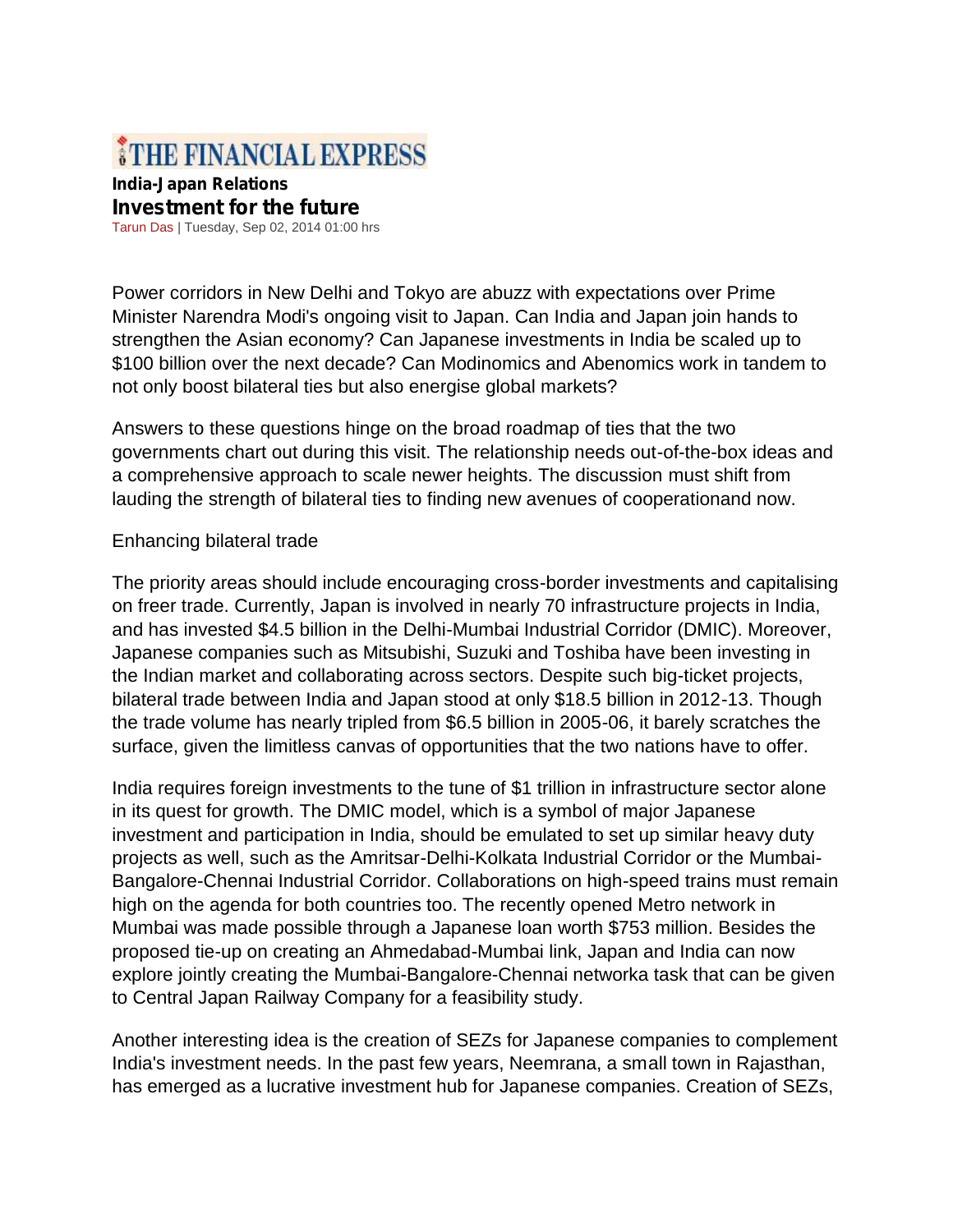dedicated exclusively for Japanese investors, will go a long way in driving infrastructure and manufacturing in the coming years.

On the Asean front, affinity between India and Japan is vital to facilitate integration of multilateral interests. However, promoting freer trade in the region will hinge on injecting power into instruments such as the Regional Comprehensive Economic Partnership (RCEP), something that needs a joint push from the two sides.

## Boosting investments

The success of Maruti Suzuki is regarded as one of the hallmarks of India-Japan cooperation, which actually heralded a new industrial and manufacturing revolution in India. Such was the popularity of its flagship carMaruti 800that all of India was swept in a wave of emotional nostalgia when it drove into sunset last June. New Delhi and Tokyo must now strive to establish at least 10 more similar symbols of success that can capture popular Indian imagination, a la Maruti Suzuki.

At present, over 1,000 Japanese companies are based in India. To ensure this number goes up to 5,000, the government would need to smoothen the ease of doing business in India. Some of the measures towards this end can be to establish a 30-day time limit for approvals, and provide assistance to Japanese companies with their meticulous research. On the flip side, there are few Indian companies operating in Japan. The two sides should work on multiplying Indian presence in Japan through this route of more JVs, especially in water projects, industrial parks and townships. Apparel industry is also a lucrative sectorJapanese retail giant Uniqlo recently announced its plans of setting up a thousand stores in India. Joint efforts in sourcing and procurement of goods and services could also prove to be beneficial for both sides.

A core demand of Japanese businesses is the inclusion of "rollback" provision in the current Advance Pricing Agreement (APA) scheme. The APA scheme has not regulated specific provision on firewalls among tax departments in India, which would secure taxpayer information confidentiality and make it easier for them to participate in the APA scheme. The merit for India in this is that introducing such provisions would enable Japanese firms to embrace APA more effectively, which would, in turn, boost FDI in various sectors of the Indian economy.

#### Energy partnerships

Today an increasing number of Japanese companies are manufacturing energy-efficient innovations and renewable technologies. For instance, Toshiba has invented batteries capable of recharge 1,000 times. Solar technologies are also coming out of Japanese firms, which can help meet Indian energy requirements. India can potentially save billions of dollars by embracing energy-efficient products from Japan, while offering its relatively untapped market for renewable and solar-based products. This is also an